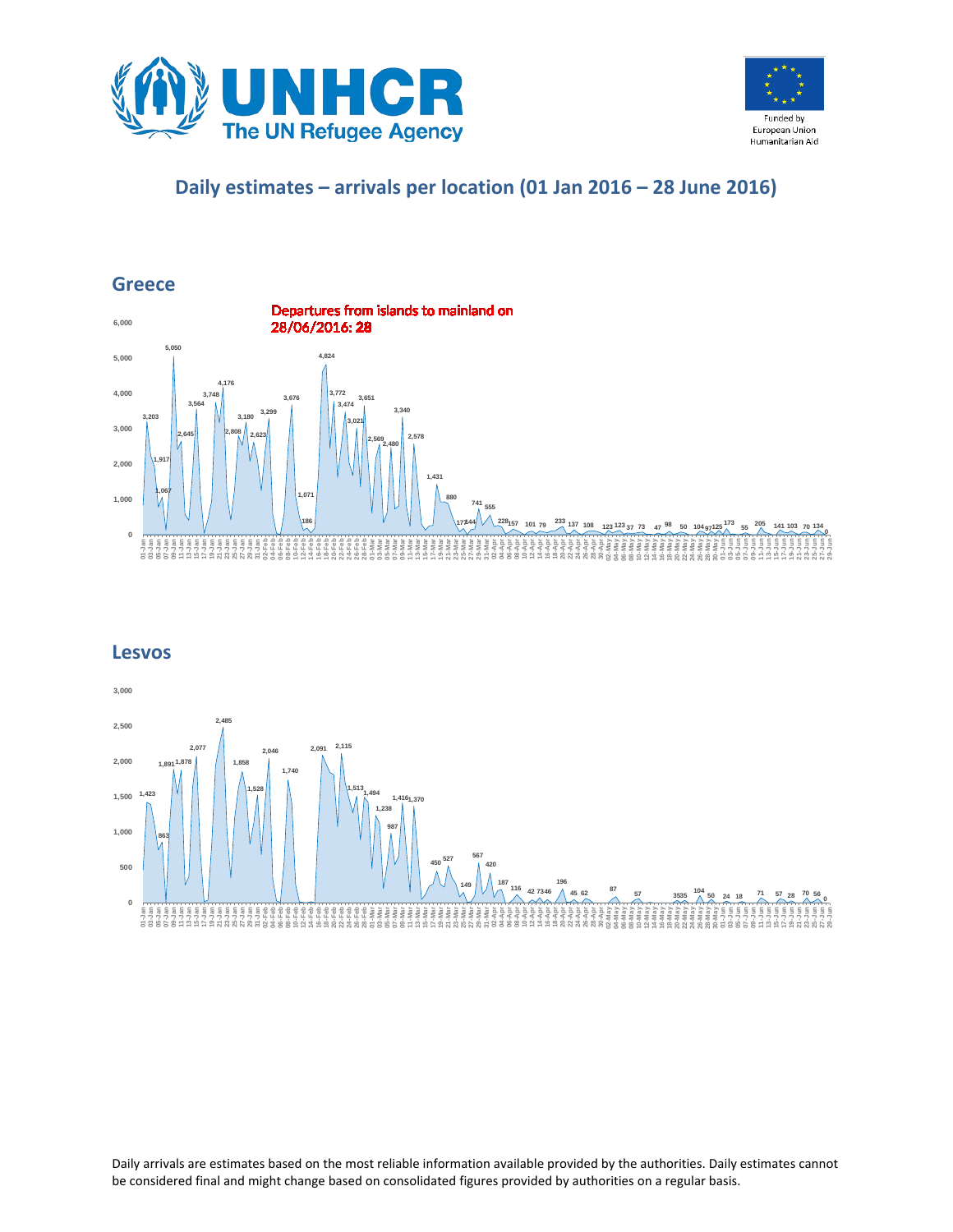## **Chios**



## **Samos**





Daily arrivals are estimates based on the most reliable information available provided by the authorities. Daily estimates cannot be considered final and might change based on consolidated figures provided by authorities on a regular basis.